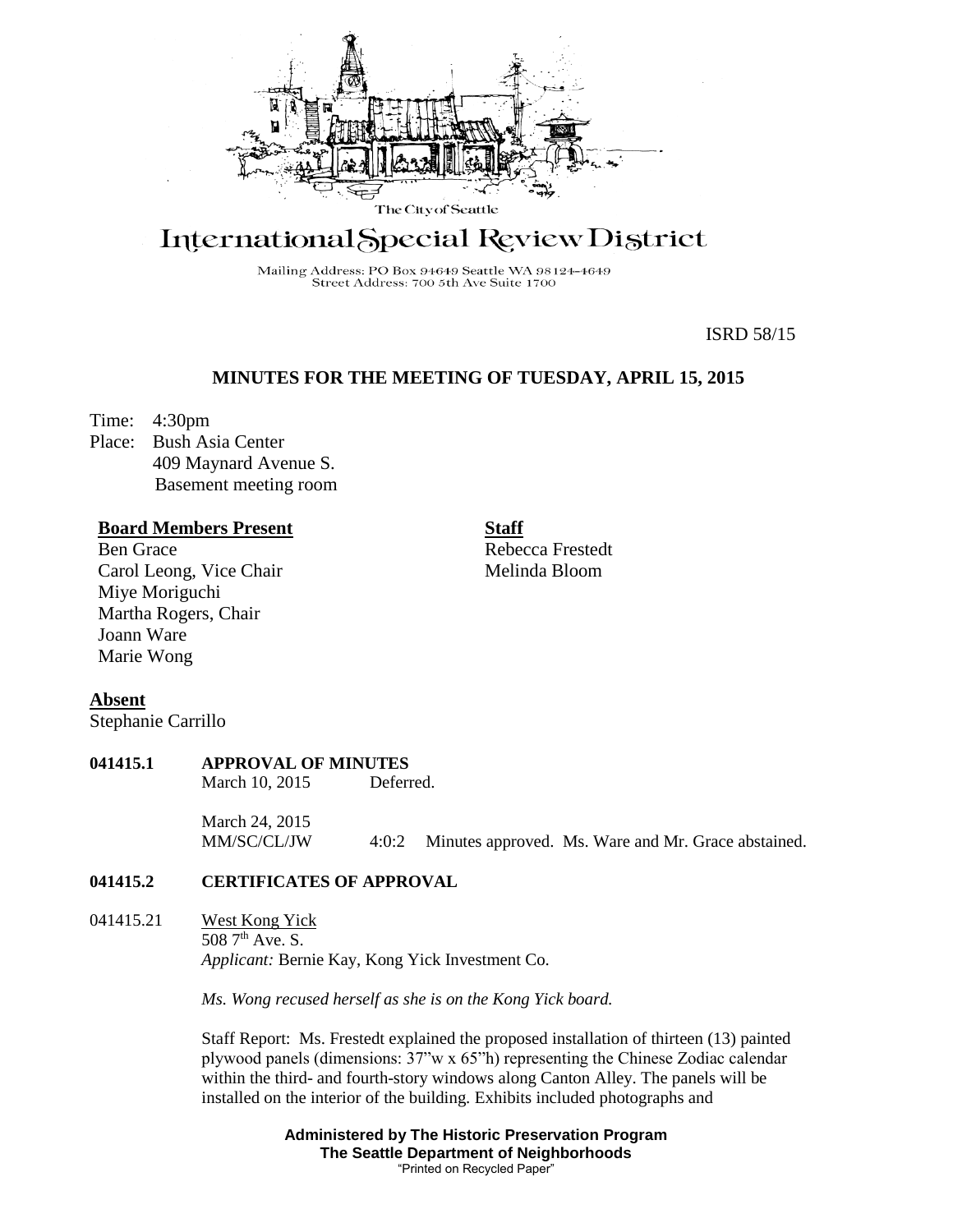renderings. The building was constructed in 1910. It is a contributing building located within the Asian Character Design District.

Applicant Comment:

Mikala Woodward, Wing Luke, explained the panels were created by Youth CAN which is a Wing Luke youth program. She said the zodiac animals are painted on plywood.

Bernie Kay explained the color-coded plan that shows where the panels will be inserted into the window openings. Responding to questions about attachment he said details are in the packet and noted that four screws will be put into interior of window frame per the plan. He said there is no particular time frame for them to be up. He said they want to repair the windows eventually as they have funds.

Public Comment:

Ching Chan, SCIDPDA, said it is a great step forward in reactivating the alley. She is in support of the proposal.

Board Discussion:

Ms. Ware said in another context she would be hesitant to allow screws into the frame of a wood window, but in this context it's okay because of the deterioration of the windows. This is temporary and an improvement. In another building it may not be appropriate.

Action: I move that the International Special Review District Board recommend approval of a Certificate of Approval for design, as proposed.

This action is based on the following:

The proposed design meets the following sections of the **International Special Review District Ordinance and** a**pplicable Design Guidelines:**

**SMC 23.66.336 – Exterior Building Finishes**

- **A. General Requirements**
- **B. Asian Design Character District**

**ISRD Design Guidelines II. Storefront and Building Design Guidelines** 

#### **Secretary of the Interior's Standards**

**#9.** New additions, exterior alterations, or related new construction will not destroy historic materials, features, and spatial relationships that characterize the property.

**#10**. New additions and adjacent or related new construction will be undertaken in such a manner that, if removed in the future, the essential form and integrity of the historic property and its environment would be unimpaired.

MM/SC/BG/MM 5:0:1 Motion carried. Ms. Wong abstained.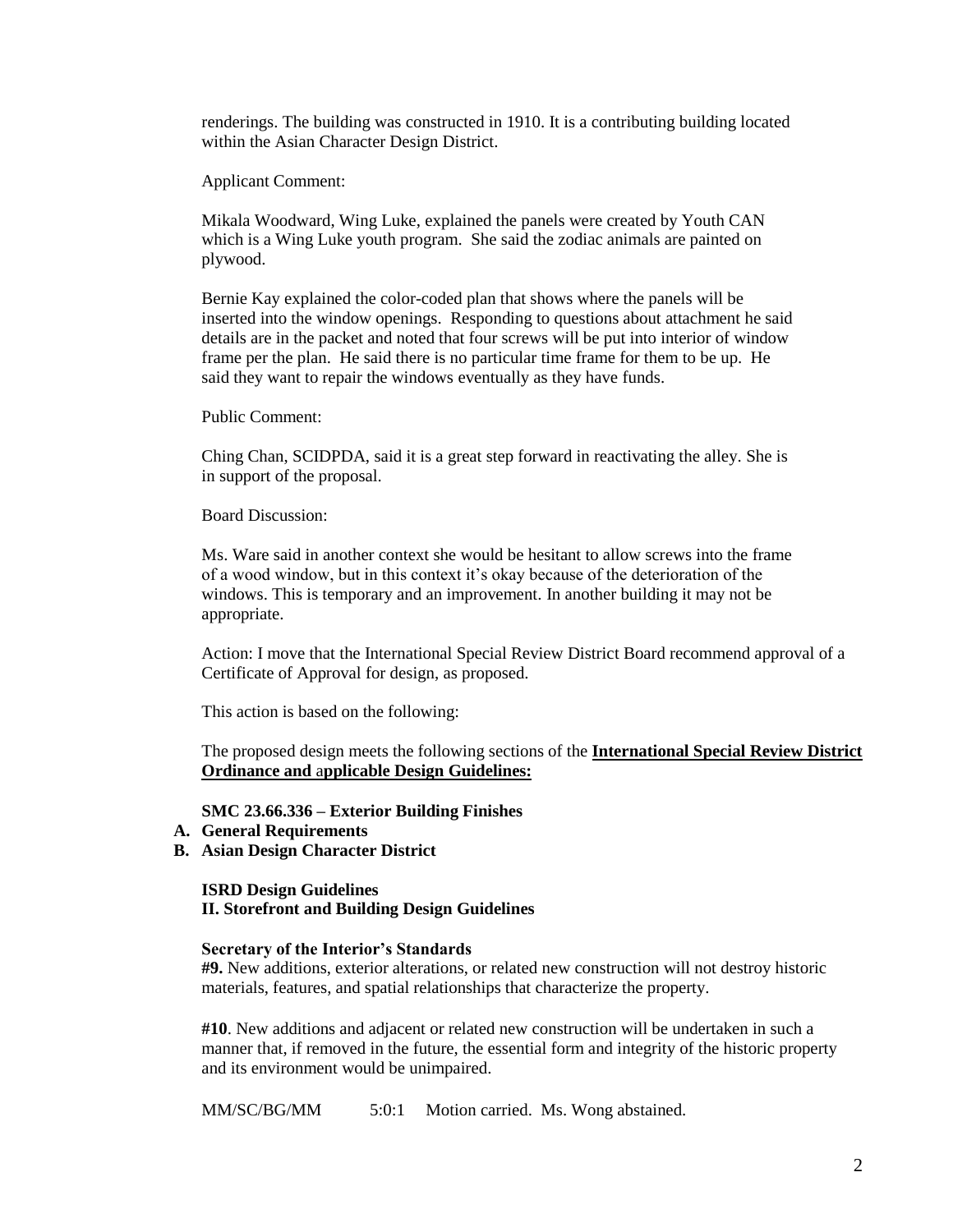041415.22 Harbor City 707 S. King St. *Applicant:* Paul Wu, Wu Architecture

*Ms. Wong recused herself as she is on the Kong Yick board.*

Staff Report: Ms. Frestedt explained the proposed installation of an exhaust vent within the transom window of a storefront in Canton Alley. Frame and vent will be painted to match the storefront. Exhibits included photographs and plans. She said that the West Kong Yick building was constructed in 1910. The building is a contributing building, located within the Asian Character Design District. The ISRD Board issued a Certificate of Approval in December 2014 for exterior alteration of the storefront to accommodate a change to the door swing for egress purposes. The ISRD Board issued a Certificate of Approval for change of use for the expansion of the Harbor City Restaurant in November 2013.

Applicant Comment:

Paul Wu explained the proposal to install a needed 6" exhaust vent from the new restrooms. He said they would remove the transom window and put in a muntin to create a blank panel to vent out. He said the vent will be painted to match existing trim. He said they will put in noninsulated tempered glass and will keep the same molding. He said that screening will be left as is and wire mesh painted. The vent will sit at the same plane as the glass.

Public Comment:

John Hom, Facilities Operations Director for the Wing Luke Museum, asked about fresh air supply and expressed concern about odors.

Mr. Wu said that it is make up air in the restroom. He said the fan will be on during business hours and he is confident it won't contribute to odors in the alley. In response to a question he said the noise from the fan is negligible.

Ms. Frestedt said that the window is one of the older ones. She said this is in response to building code requirement and the impact is minimal.

Action: I move that the International Special Review District Board recommend approval of a Certificate of Approval for exterior alterations, as proposed.

The proposed exterior alterations meet the following sections of the **International Special Review District Ordinance and** a**pplicable Design Guidelines:**

**SMC 23.66.030 – Certificates of approval – Application, review and appeals**

**SMC 23.66.336 – Exterior building finishes**

- **A. General Requirements**
- **B. Asian Design Character District**

**ISRD Design Guidelines II. Storefront and Building Design Guidelines Secretary of the Interior's Standards**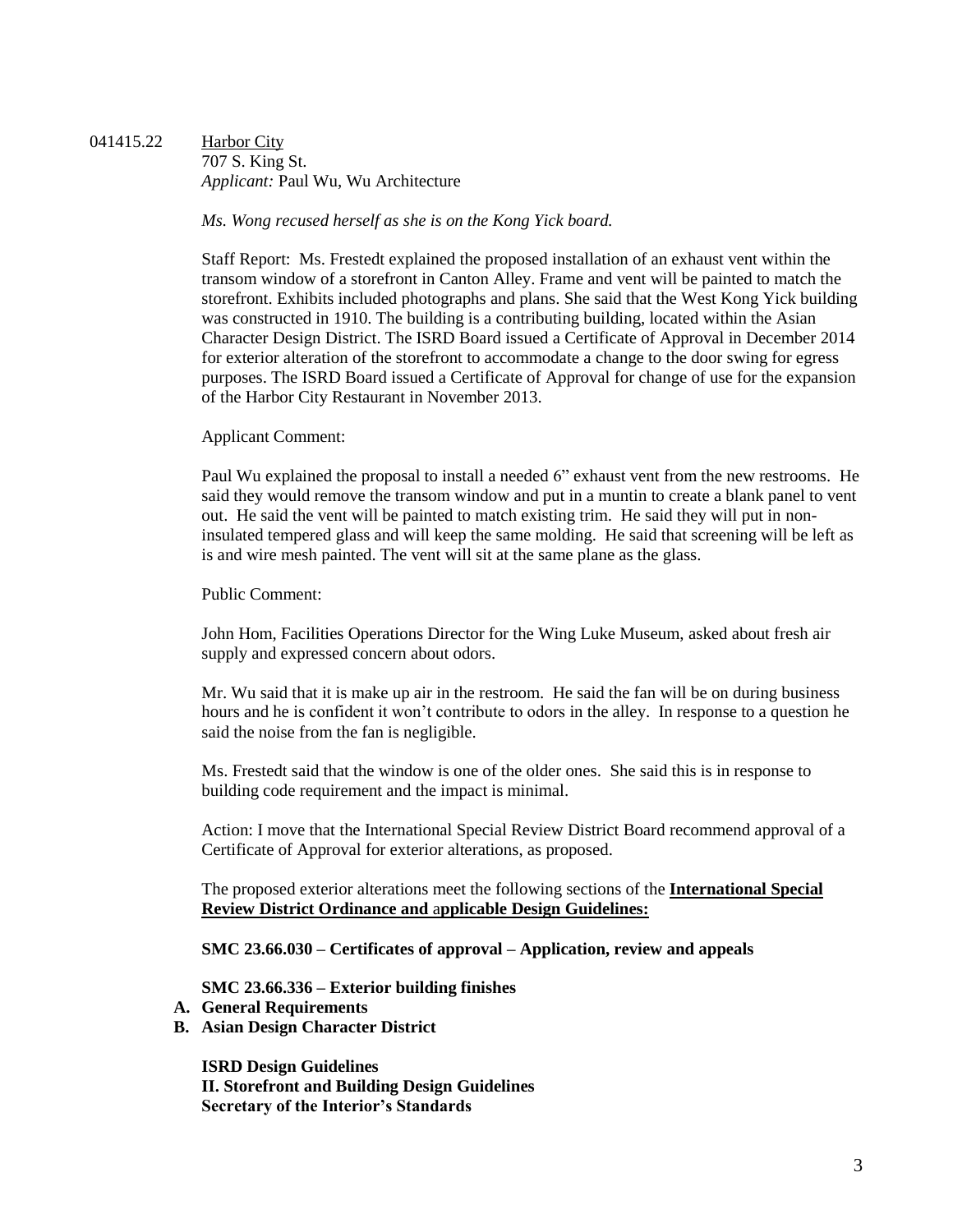**#2** The historic character of a property shall be retained and preserved. The removal of historic materials or alteration of features and spaces that characterize a property shall be avoided.

**#6.** Deteriorated features shall be repaired rather than replaced. Where the severity of deterioration requires replacement of a distinctive feature, the new feature shall match the old in design, color, texture, and other visual qualities and, where possible, materials. Replacement of missing features shall be substantiated by documentary, physical or pictorial evidence.

**#9.** New additions, exterior alterations, or related new construction shall not destroy historic materials that characterize the property. The new work shall be differentiated from the old and shall be compatible with the massing, size, scale, and architectural features to protect the historic integrity of the property and its environment.

MM/SC/MM/BG 5:0:1 Motion carried. Ms. Wong abstained.

041415.23 400 S. Jackson St. *Applicant:* Kathleen Warren, Urban Artworks

*Mr. Grace recused himself as he is on the board of Urban Artworks.*

Staff Report: Ms. Frestedt explained the proposed multi-panel horizontal mural (dimensions: 80' w x 8' h) to be installed on the north-facing wall at the ground floor. Exhibits included photographs, rendering and paint samples. She said that the American Hotel was built in 1925 and is a contributing building within the District. The building is located within the Asian Design Character District.

Applicant Comment:

Kathleen Warren, Urban Artworks, explained that in conjunction with Spring Clean on April 25th they propose a multi-panel art mural communal project. She the mural would be painted the day of Spring Clean and installed later. She said the mural will be on plywood and will depict the Night Market. She said it will be installed with concrete screws.

Diem Ly, Comcast, said that they are funding this as part of Comcast Cares Day.

Ms. Warren said that the mural depicts the past through the present starting in sepia tones and becoming more colorful through time.

Ms. Leung asked if the installation is permanent.

Ms. Warren said it is. She said the panels will be painted at community center and then installed on the building. Responding to questions she said they can do an antigraffiti coat. She said that they use a deck sealer coating that is pretty durable and thought the mural could last five years.

Public Comment:

Maria Batayola said aside from social media outread there were many face-to-face meetings with the community to get good input for this project. She said that the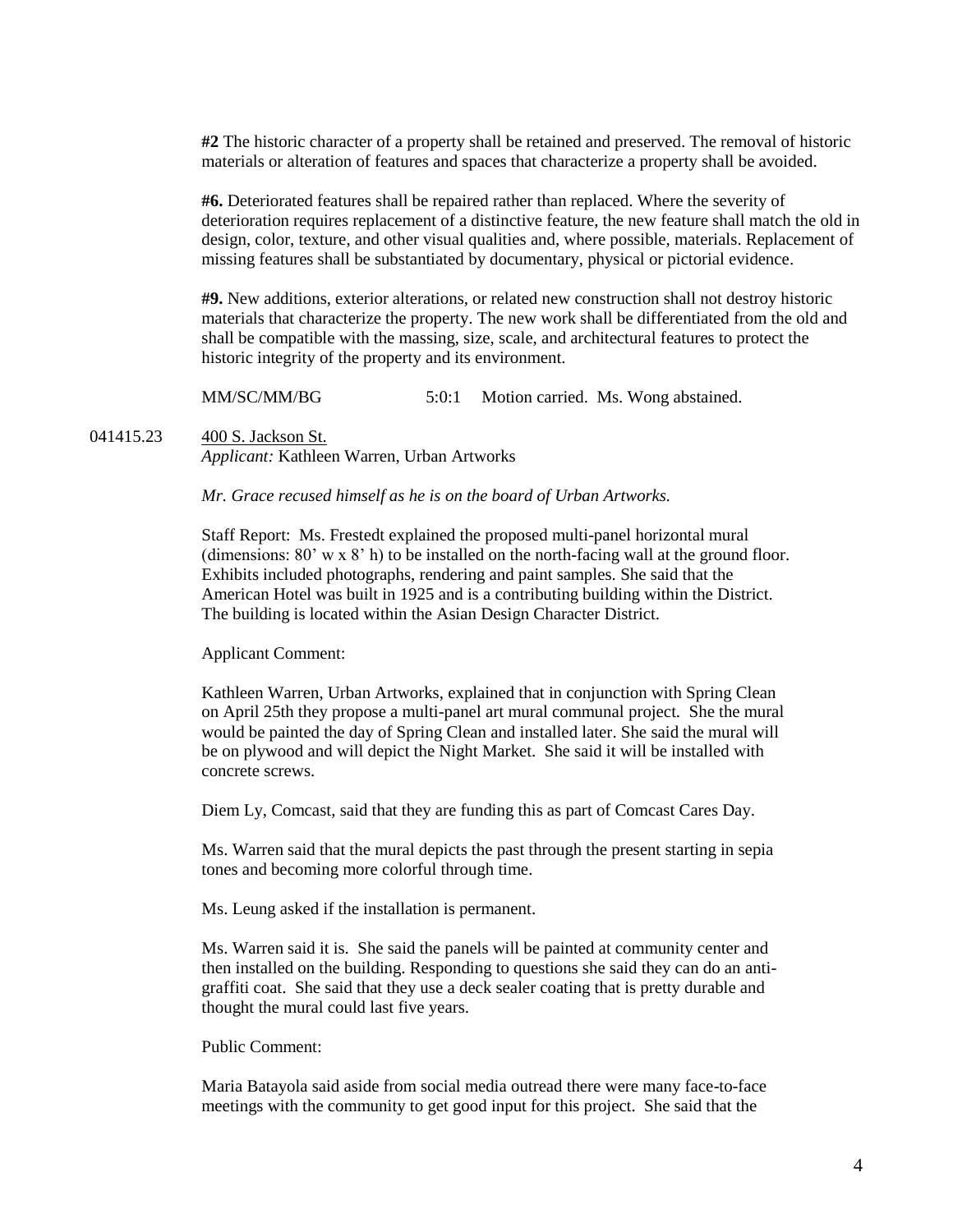applicants were very responsive when the community asked to have Filipinos included in the mural.

Action: I move that the International Special Review District Board recommend approval of a Certificate of Approval for design at 520 S. King St. with the recommendation that an antigraffiti coating be used.

This action is based on the following:

The proposed design meets the following sections of the **International Special Review District Ordinance and** a**pplicable Design Guidelines:**

### **SMC 23.66.336 – Exterior Building Finishes**

- **C. General Requirements**
- **D. Asian Design Character District**

#### **ISRD Design Guidelines II. Storefront and Building Design Guidelines**

#### **Secretary of the Interior's Standards**

**#9.** New additions, exterior alterations, or related new construction will not destroy historic materials, features, and spatial relationships that characterize the property.

**#10**. New additions and adjacent or related new construction will be undertaken in such a manner that, if removed in the future, the essential form and integrity of the historic property and its environment would be unimpaired.

MM/SC/CL/JW 5:0:1 Motion carried. Mr. Grace abstained.

### **041415.3 BOARD BUSINESS**

*The board was ahead of schedule and took a recess from 5:12-5:30 PM.* 

### **041415.4 SITE VISIT**

#### 041415.41 Hing Hay Park expansion

414 6<sup>th</sup> Ave. S./423 Maynard Ave. S. The Board will visit the site of the proposed Hing Hay Park expansion, starting with the existing park and then walking the permitted of the former Post Office site, where the expansion will occur.

Kim Baldwin, Seattle Parks Dept., and Melanie Davies, SVR, led a walk through the site of the Hing Hay Park expansion. The walk included a discussion of two alternative treatments for the brick pavers around the tree pits along S. King Street and the side streets (Maynard Ave. S. and 6<sup>th</sup> Ave. S.). The Board stated a preference for the option that keeps the brick at the corner of Maynard & King St. intact, but removes brick along S. King. Gravel fill was preferred over wood chips (Option 1). Members said that the health of the trees should be taken into account.